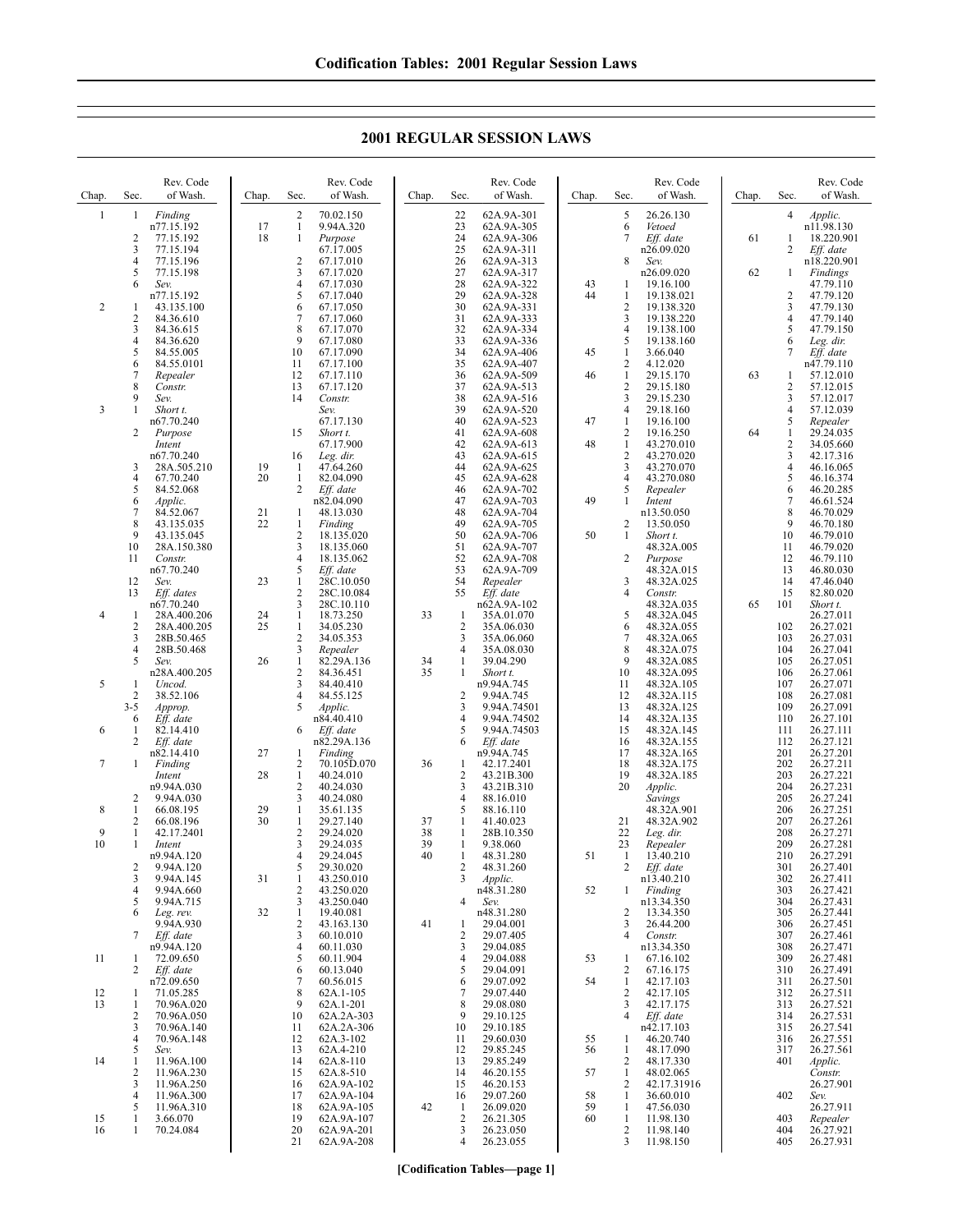| Chap.    | Sec.                | Rev. Code<br>of Wash.   | Chap.    | Sec.                         | Rev. Code<br>of Wash.    | Chap.      | Sec.                | Rev. Code<br>of Wash.                | Chap.      | Sec.                    | Rev. Code<br>of Wash.        | Chap.      | Sec.                             | Rev. Code<br>of Wash.      |
|----------|---------------------|-------------------------|----------|------------------------------|--------------------------|------------|---------------------|--------------------------------------|------------|-------------------------|------------------------------|------------|----------------------------------|----------------------------|
|          | 406                 | Leg. dir.               |          | 15                           | 31.12.404                |            | $\overline{2}$      | 42.17.310                            |            | $\overline{2}$          | Eff. date                    | 146        | 1                                | 36.18.012                  |
| 66<br>67 | -1<br>1             | Repealer<br>46.16.381   |          | 16<br>17                     | 31.12.413<br>31.12.426   | 99         | 1                   | Finding<br>Intent                    | 125        | $\mathbf{1}$            | n66.24.210<br>46.12.030      |            | 2<br>3                           | 36.18.016<br>36.18.025     |
| 68       | 1                   | 3.50.810                |          | 18                           | 31.12.428                |            |                     | 50.44.055                            |            | $\overline{\mathbf{c}}$ | 46.12.040                    |            | $\overline{4}$                   | 40.14.027                  |
|          | $\overline{2}$      | 3.46.150                |          | 19                           | 31.12.436                |            | $\overline{2}$      | 50.44.053                            |            | 3                       | 46.12.047                    |            | 5                                | 41.50.136                  |
|          | 3<br>4              | 35.20.010<br>39.34.180  |          | 20<br>21                     | 31.12.438<br>31.12.461   |            | 3<br>4              | 50.44.080<br>n50.44.053              |            | 4<br>5                  | 46.12.060<br>Eff. date       |            | 6<br>7                           | 46.87.370<br>50.20.190     |
|          | 5                   | Repealer                |          | 22                           | 31.12.464                |            | 5                   | Sev.                                 |            |                         | n46.12.030                   |            | 8                                | 50.24.115                  |
| 69       | 1<br>$\overline{c}$ | 90.46.005               |          | 23<br>24                     | 31.12.467                |            |                     | n50.44.053                           | 126        | 1<br>$\overline{c}$     | 84.36.040                    |            | 9<br>10                          | 51.24.060                  |
|          | 3                   | 90.46.010<br>90.46.150  |          | 25                           | 31.12.471<br>31.12.474   |            | 6                   | Applic.<br>n50.44.053                |            | 3                       | 84.36.050<br>84.36.810       |            | 11                               | 51.32.240<br>51.48.140     |
|          | 4                   | 90.46.130               |          | 26                           | 31.12.516                |            | 7                   | Eff. date                            |            | $\overline{4}$          | 84.36.815                    |            | 12                               | 82.32.210                  |
|          | 5<br>6              | 90.14.140<br>90.03.252  |          | 27<br>28                     | 31.12.545<br>31.12.565   | 100        | 1                   | n50.44.053<br>Intent                 |            | 5                       | <i>Applic.</i><br>n84.36.040 |            | 13<br>14                         | 82.36.047<br>82.38.235     |
|          | 7                   | 90.44.062               |          | 29                           | 31.12.567                |            |                     | <b>Findings</b>                      | 127        | 1                       | 81.104.115                   | 147        | -1                               | 48.43.005                  |
| 70<br>71 | 1<br>1              | 42.17.310<br>38.40.060  |          | 30<br>31                     | 31.12.569<br>31.12.571   |            | $\overline{2}$      | n50.44.050<br>50.44.050              | 128        | 1                       | Findings<br>n38.52.540       | 148<br>149 | $\mathbf{1}$<br>1                | 11.88.045<br>87.03.845     |
|          | 2                   | Eff. date               |          | 32                           | 31.12.575                |            | 3                   | n50.44.050                           |            | $\overline{2}$          | 38.52.540                    |            | $\overline{c}$                   | 85.08.850                  |
|          |                     | n38.40.060              |          | 33                           | 31.12.585                |            | 4                   | Eff. date                            |            | 3                       | 38.52.545                    |            | 3                                | 87.03.560                  |
| 72       | 1<br>$\overline{c}$ | 81.60.010<br>81.60.020  |          | 34<br>35                     | 31.12.595<br>31.12.625   | 101        | -1                  | n50.44.050<br>18.130.060             |            | $\overline{4}$          | Eff. date<br>n38.52.540      | 150        | $\overline{4}$<br>$\mathbf{1}$   | 87.03.445<br>Findings      |
|          | 3                   | 81.60.030               |          | 36                           | 31.13.010                | 102        | $\mathbf{1}$        | 76.09.020                            | 129        | 1                       | Finding                      |            |                                  | n79.08.260                 |
|          | 4<br>5              | 81.60.040<br>81.60.050  |          | 37<br>38,39                  | 31.13.020<br>Repealer    | 103        | $\mathbf{1}$        | Findings<br>n28B.10.042              |            |                         | Intent<br>n82.08.850         |            | $\overline{c}$<br>$\overline{3}$ | 79.08.260<br>Sev.          |
|          | 6                   | 81.60.060               |          | 40                           | Leg. rev.                |            | 2                   | 28B.10.042                           |            | 2                       | 82.08.850                    |            |                                  | n79.08.260                 |
| 73       | 1                   | <b>Findings</b>         |          | 41                           | Sev.                     |            | 3                   | Temporary                            |            | 3<br>4                  | 82.12.850                    | 151<br>152 | 1                                | 41.14.070                  |
|          |                     | Intent<br>n35.21.015    | 84       | 1                            | 31.12.908<br>41.06.077   |            | 4<br>5              | 28B.10.0421<br>Eff. date             |            |                         | Retro. applic.<br>n82.08.850 |            | 1<br>2                           | 51.14.120<br>51.36.070     |
|          | 2                   | 35.22.200               | 85       | 1                            | 18.20.115                |            |                     | n28B.10.042                          | 130        | 1                       | 47.17.735                    | 153        | 1                                | 7.68.060                   |
|          | 3<br>4              | 36.17.020<br>35.21.015  |          | 2<br>3                       | 18.20.125<br>Eff. date   | 104        | 1<br>$\overline{c}$ | 46.20.505<br>46.20.515               | 131        | 1<br>$\overline{c}$     | 43.155.020<br>43.155.050     | 154<br>155 | 1<br>1                           | 12.40.010<br>77.04.030     |
|          | 5                   | 36.17.024               |          |                              | n18.20.115               | 105        | $\mathbf{1}$        | 77.70.410                            |            | 3                       | 43.155.065                   | 156        | 1                                | 12.36.050                  |
|          | 6                   | Sev.                    | 86       | 1<br>$\overline{c}$          | 77.125.010               |            | $\sqrt{2}$<br>3     | 77.70.420                            |            | 4<br>5                  | 43.155.068<br>43.155.070     | 157        | 2<br>$\mathbf{1}$                | 12.36.055                  |
| 74       | 1                   | n35.21.015<br>70.94.544 |          | 3                            | 77.125.020<br>77.125.030 |            | 4                   | 77.65.100<br>77.65.110               | 132        | 1                       | Temporary                    |            | $\overline{2}$                   | 15.76.140<br>Eff. date     |
| 75       | 1                   | 82.08.0283              |          | $\overline{4}$               | 77.125.040               | 106        | 1                   | Intent                               |            | $\overline{2}$          | Approp.                      |            |                                  | n15.76.140                 |
|          | 2<br>3              | 82.12.0277<br>Eff. date | 87       | 5<br>$\mathbf{1}$            | Leg. dir.<br>42.17.319   |            | $\overline{c}$      | n48.43.023<br>48.43.023              | 133        | 3<br>$\mathbf{1}$       | $Eff.$ date<br>Intent        | 158        | 1                                | Findings<br>28A.660.005    |
|          |                     | n82.08.0283             | 88       | $\mathbf{1}$                 | Findings                 | 107        | 1                   | 47.42.040                            |            |                         | Purpose                      |            | 2                                | 28A.660.010                |
| 76<br>77 | 1                   | 70.44.060<br>43.19A.020 |          | $\overline{c}$               | n43.70.640<br>9A.88.010  | 108        | 1<br>$\mathbf{1}$   | 36.77.065                            |            | $\overline{c}$          | 73.16.005                    |            | 3<br>$\overline{4}$              | 28A.660.020                |
|          | 1<br>2              | Eff. date               |          | 3                            | 43.70.640                | 109<br>110 | $\mathbf{1}$        | 18.71.310<br>28B.50.097              |            | 3                       | 73.16.015<br>73.16.031       |            | 5                                | 28A.660.030<br>28A.660.040 |
|          |                     | n43.19A.020             | 89       | $\mathbf{1}$                 | 36.57.130                | 111        | $\mathbf{1}$        | Findings                             |            | 4                       | 73.16.032                    |            | 6                                | 28A.660.050                |
| 78<br>79 | 1<br>1              | 18.140.155<br>52.14.110 |          | 2<br>3                       | 36.57A.180<br>82.14.045  |            | 2                   | n74.04.635<br>74.04.635              |            | 5<br>6                  | 73.16.033<br>73.16.035       |            | 7                                | Exp. date<br>28A.660.900   |
| 80       | 1                   | Findings                | 90       | 1                            | 48.13.218                | 112        | 1                   | Short t.                             |            | $\tau$                  | 73.16.051                    |            | 8                                | 28A.660.901                |
|          |                     | Intent<br>n43.70.040    | 91<br>92 | $\mathbf{1}$<br>$\mathbf{1}$ | 48.15.073<br>15.17.243   |            | $\overline{2}$      | n9.91.170<br>9.91.170                |            | 8<br>9                  | 73.16.053<br>73.16.055       |            | 9<br>10                          | Leg. dir.<br>28A.660.060   |
|          | $\overline{c}$      | 43.70.040               |          | 2                            | Eff. date                | 113        | 1                   | 82.08.860                            |            | 10                      | 73.16.061                    | 159        | 1                                | 18.27.010                  |
|          | 3                   | 43.70.327               | 93       | $\mathbf{1}$                 | Findings                 |            | 2                   | Eff. date                            |            | 11                      | 73.16.070                    |            | 2                                | 18.27.030                  |
|          | 4<br>5              | 43.84.092<br>43.84.092  |          |                              | Intent<br>n43.70.650     | 114        | $\mathbf{1}$<br>2   | 18.71.095<br>Eff. date               |            | 12<br>13                | 73.16.080<br>73.16.090       |            | 3<br>$\overline{4}$              | 18.27.040<br>18.27.050     |
|          | 6                   | Exp. date               |          | 2                            | 43.70.650                |            |                     | n18.71.095                           |            | 14                      | 73.16.100                    |            | 5                                | 18.27.060                  |
|          | 7                   | n43.84.092<br>Eff. date |          | 3<br>4                       | 18.29.220<br>18.32.226   | 115        | 1<br>2              | 3.66.120<br>3.66.130                 |            | 15                      | Eff. date<br>n73.16.005      |            | 6<br>7                           | 18.27.370<br>18.27.090     |
|          |                     | n43.84.092              |          | 5                            | Eff. date                | 116        | 1                   | Findings                             | 134        | 1                       | 41.24.150                    |            | 8                                | 18.27.100                  |
| 81       | 1<br>2              | 31.04.015<br>31.04.025  | 94       |                              | n43.70.650<br>3.66.067   |            | $\overline{c}$      | n82.32.440<br>82.32.440              |            | 2<br>3                  | 41.24.160<br>Eff. date       |            | 9<br>$10\,$                      | 18.27.114<br>18.27.310     |
|          | 3                   | 31.04.027               |          | 2                            | 3.66.068                 |            | 3                   | $Leg.$ dir.                          |            |                         | n41.24.150                   |            | 11                               | 18.27.320                  |
|          | 4<br>5              | 31.04.045<br>31.04.055  |          | 3<br>$\overline{4}$          | 35.20.255                | 117        | $101 -$<br>901      | <b>Omnibus</b>                       | 135        | 1<br>2                  | 77.85.200                    |            | 12<br>13                         | 18.27.380                  |
|          | 6                   | 31.04.075               |          | 5                            | 3.50.320<br>3.50.330     |            |                     | Approp. Act<br>(Uncod.)              |            | 3                       | Uncod.<br>Eff. date          |            | 14                               | 18.27.390<br>18.27.075     |
|          | 7                   | 31.04.085               | 95       | $\mathbf{1}$                 | 9.94A.030                |            | 902                 | Sev.                                 |            |                         | n77.85.200                   | 160        | -1                               | 19.210.010                 |
|          | 8<br>9              | 31.04.093<br>31.04.102  |          | 2<br>3                       | 9A.44.130<br>Eff. date   | 118        | 903<br>1            | Eff. date<br>82.04.100               | 136<br>137 | 1<br>1                  | 7.68.020<br>13.40.320        |            | $\overline{c}$<br>3              | 19.210.020<br>19.210.030   |
|          | 10                  | 31.04.105               |          |                              | n9.94A.030               |            | $\overline{2}$      | 82.04.213                            |            | 2                       | 13.40.210                    |            | 4                                | 19.210.040                 |
|          | 11<br>12            | 31.04.145<br>31.04.155  | 96       |                              | Intent<br>n69.43.010     |            | 3<br>$\overline{4}$ | 82.04.330<br>82.08.0259              | 138        | 3<br>1                  | 74.15.020<br>Finding         | 161        | 5<br>1                           | Leg. dir.<br>13.64.040     |
|          | 13                  | 31.04.165               |          | 2                            | 69.43.010                |            | 5                   | 82.12.0261                           |            |                         | Purpose                      | 162        | 1                                | 28A.225.035                |
|          | 14<br>15            | 31.04.175<br>31.04.202  |          | 3<br>4                       | 69.43.020<br>69.43.035   |            | 6<br>7              | 82.19.040<br>82.19.050               |            | $\overline{c}$          | n51.12.050<br>51.12.050      | 163        | 2<br>1                           | 13.50.100<br>77.50.120     |
|          | 16                  | 31.04.205               |          | 5                            | 69.43.043                | 119        | $\mathbf{1}$        | 4.96.010                             |            | 3                       | 51.12.035                    |            | $\sqrt{2}$                       | 77.50.030                  |
|          | 17                  | 31.04.208               |          | 6                            | 69.43.048                |            | 2                   | 4.96.020                             | 139        | 1                       | 70.93.060                    |            | 3                                | 77.70.180                  |
| 82       | -1<br>2             | 43.103.100<br>68.50.104 |          | 7<br>8                       | 69.43.040<br>69.43.090   | 120<br>121 | $\mathbf{1}$<br>1   | 31.12.269<br>82.12.845               |            | $\overline{c}$<br>3     | 70.95.240<br>46.55.230       | 164<br>165 | $\mathbf{1}$<br>1                | 13.40.165<br>41.05.011     |
| 83       | 1                   | 31.12.005               |          | 9                            | 69.43.110                | 122        | $\mathbf{1}$        | 80.28.310                            | 140        | 1                       | 9.96.060                     |            | 2                                | 41.05.011                  |
|          | $\overline{c}$<br>3 | 31.12.065<br>31.12.085  |          | 10<br>11                     | 69.43.120<br>69.43.130   |            | $\sqrt{2}$<br>3     | 54.16.350<br>35.92.365               | 141        | 1                       | Purpose<br>n43.84.092        |            | 3<br>$\overline{4}$              | 41.05.080<br>Exp. date     |
|          | 4                   | 31.12.105               |          | 12                           | 69.43.140                |            | $\overline{4}$      | 23.86.410                            |            | $\overline{2}$          | 43.84.092                    |            |                                  | n41.05.011                 |
|          | 5                   | 31.12.115               |          | 13                           | 69.43.150                |            | 5                   | 24.06.610                            |            | 3                       | 43.84.092                    |            | 5                                | Eff. date                  |
|          | 6<br>7              | 31.12.225<br>31.12.235  |          | 14<br>15                     | 69.43.160<br>Sev.        |            | 6<br>7              | 87.03.880<br>Eff. date               |            | 4<br>5                  | 70.119A.170<br>Exp. date     |            | 6                                | n41.05.011<br>Eff. date    |
|          | 8                   | 31.12.255               |          |                              | n69.43.010               |            |                     | n80.28.310                           |            |                         | n43.84.092                   |            |                                  | Applic.                    |
|          | 9<br>10             | 31.12.267<br>31.12.326  | 97       | 1<br>2                       | 84.33.035<br>76.09.020   | 123        | $1-6$               | <i><b>Omnibus</b></i><br>Approp. Act |            | 6                       | Eff. date<br>n43.84.092      | 166        | 1                                | n41.05.011<br>43.101.080   |
|          | 11                  | 31.12.335               |          | 3                            | 82.04.213                |            |                     | (Uncod.)                             | 142        | 1                       | 46.61.517                    |            | 2                                | 43.101.901                 |
|          | 12<br>13            | 31.12.365<br>31.12.367  | 98       | $\mathbf{1}$                 | Finding<br>n42.17.310    |            | 7<br>8              | Sev.<br>Eff. date                    | 143<br>144 | 1<br>1                  | 28A.310.200<br>74.15.020     | 167        | $\mathbf{1}$<br>2                | 43.101.010<br>43.101.095   |
|          | 14                  | 31.12.402               |          |                              |                          | 124        | 1                   | 66.24.210                            | 145        | 1                       | 46.52.020                    |            | 3                                | 43.101.105                 |
|          |                     |                         |          |                              |                          |            |                     |                                      |            |                         |                              |            |                                  |                            |

**[Codification Tables—page 2]**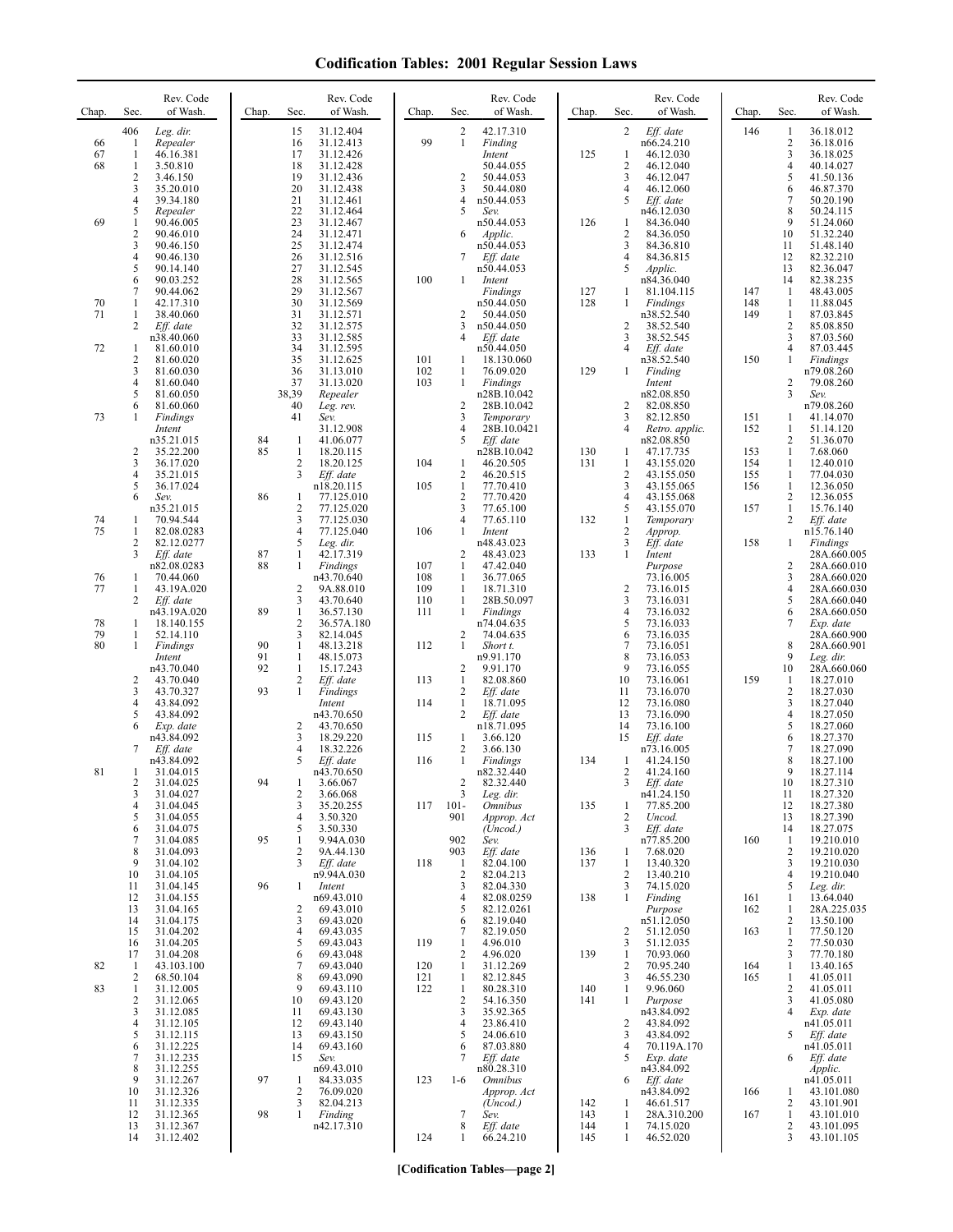| Chap.             | Sec.                                            | Rev. Code<br>of Wash.                                              | Chap.      | Sec.                              | Rev. Code<br>of Wash.                                          | Chap.      | Sec.                                       | Rev. Code<br>of Wash.                                          | Chap.      | Sec.                                     | Rev. Code<br>of Wash.                                          | Chap.      | Sec.                                         | Rev. Code<br>of Wash.                                             |
|-------------------|-------------------------------------------------|--------------------------------------------------------------------|------------|-----------------------------------|----------------------------------------------------------------|------------|--------------------------------------------|----------------------------------------------------------------|------------|------------------------------------------|----------------------------------------------------------------|------------|----------------------------------------------|-------------------------------------------------------------------|
|                   | $\overline{4}$<br>5<br>6<br>$\overline{7}$<br>8 | 43.101.115<br>43.101.125<br>43.101.135<br>43.101.085<br>43.101.145 | 181        | 5<br>6<br>1<br>2                  | Leg. rev.<br>Eff. date<br>n41.45.061<br>41.50.086<br>41.50.780 | 189        | 5<br>6<br>7<br>1                           | 82.12.040<br>Leg. dir.<br>Eff. date<br>n82.32.087<br>76.01.080 | 206<br>207 | 2<br>$\mathbf{1}$<br>1<br>$\overline{2}$ | Eff. date<br>46.16.210<br>Purpose<br>n18.130.190<br>18.130.190 |            | 17<br>18<br>19<br>20<br>21                   | 39.35.050<br>39.35A.020<br>39.35A.050<br>39.35C.010<br>39.35C.020 |
|                   | 9<br>10                                         | 43.101.155<br>43.101.380                                           | 182        | 3<br>$\mathbf{1}$                 | 41.34.130<br>28A.310.170                                       | 190        | 2<br>1                                     | 76.01.090<br>43.05.040                                         |            | 3<br>$\overline{4}$                      | 9.94A.320<br>Eff. date                                         |            | 22<br>23                                     | 39.35C.025<br>43.19.668                                           |
|                   | 11<br>12<br>13                                  | 43.101.390<br>43.101.400<br>Leg. dir.                              | 183<br>184 | $\mathbf{1}$<br>2<br>$\mathbf{1}$ | 28A.335.090<br>28A.335.120<br>28B.95.020                       | 191        | 1<br>2                                     | Finding<br>n74.09.523<br>74.09.523                             | 208<br>209 | 1<br>1                                   | n18.130.190<br>42.17.640<br>4.24.670                           |            | 24<br>25<br>26                               | 43.19.669<br>43.19.670<br>43.19.675                               |
|                   | 14                                              | Eff. date<br>43.101.902                                            |            | $\mathbf{2}$<br>3                 | 28B.95.150<br>28B.95.110                                       |            | 3<br>4                                     | 48.01.270<br>Eff. date                                         | 210        | $\mathbf{1}$<br>2                        | 43.20A.720<br>43.20A.725                                       |            | 27<br>28                                     | 43.19.680<br>19.29A.090                                           |
| 168               | 1<br>$\overline{2}$<br>3                        | 69.50.505<br>9A.83.030<br>69.50.520                                |            | 4<br>5                            | 43.79A.040<br>Eff. date<br>n28B.95.110                         | 192        | 1<br>2                                     | n74.09.523<br>74.13.031<br>74.13.540                           | 211        | $\mathbf{1}$<br>$\overline{2}$<br>3      | 19.28.006<br>19.28.010<br>19.28.041                            |            | 29<br>30<br>31                               | 19.29A.040<br>44.39.010<br>44.39.015                              |
|                   | $\overline{4}$<br>5                             | Vetoed<br>Sev.<br>n69.50.505                                       | 185        | 1<br>2<br>3                       | 84.14.110<br>84.26.130<br>84.33.120                            | 193        | 1<br>2<br>3                                | 74.39A.060<br>18.20.185<br>74.39A.080                          |            | $\overline{4}$<br>5<br>6                 | 19.28.051<br>19.28.071<br>19.28.091                            |            | 32<br>33                                     | 82.34.075<br>Sev.<br>n80.50.010                                   |
| 169               | 1<br>2                                          | 9A.44.130<br>4.24.550                                              |            | 4<br>5                            | 84.33.130<br>84.33.140                                         |            | 4<br>5                                     | 18.20.190<br>70.128.160                                        |            | $\overline{7}$<br>8                      | 19.28.121<br>19.28.131                                         |            | 34                                           | Eff. date<br>n80.50.010                                           |
| 170               | 3<br>1                                          | 36.28A.040<br>Intent<br>n9A.44.140                                 |            | 6<br>7<br>8                       | 84.34.035<br>84.34.108<br>84.36.385                            |            | 6<br>7<br>8                                | 70.128.163<br>18.20.195<br>70.128.167                          |            | 9<br>10<br>11                            | 19.28.141<br>19.28.151<br>19.28.171                            | 215<br>216 | 1<br>2<br>1                                  | 43.140.900<br>Eff. date<br>42.30.110                              |
| 171               | 2<br>1                                          | 9A.44.140<br>Purpose<br>n9A.72.010                                 |            | 9<br>10<br>11                     | 84.36.812<br>84.38.040<br>84.40.038                            | 194        | 9<br>10<br>-1                              | 70.128.060<br>18.20.050<br>70.54.320                           |            | 12<br>13<br>14                           | 19.28.181<br>19.28.201<br>19.28.211                            | 217        | $\mathbf{2}$<br>$\mathbf{1}$<br>$\mathbf{2}$ | 42.30.210<br>9.35.005<br>9.35.040                                 |
|                   | $\overline{2}$<br>3                             | 9A.72.010<br>9A.72.030                                             |            | 12<br>13                          | 84.48.080<br>84.40.190                                         |            | $\overline{2}$<br>3                        | 70.54.330<br>70.54.340                                         |            | 15<br>16                                 | 19.28.221<br>19.28.231                                         |            | 3<br>4                                       | 43.43.760<br>19.16.250                                            |
| 172               | $\overline{4}$<br>1                             | Eff. date<br>n9A.72.010<br>68.50.330                               |            | 14<br>15<br>16                    | 84.52.085<br>84.48.080<br>Contingent                           | 195        | 4<br>5<br>1                                | 70.54.350<br>5.40.050<br>18.130.160                            |            | 17<br>18<br>19                           | 19.28.241<br>19.28.251<br>19.28.261                            |            | 5<br>6<br>7                                  | 19.16.250<br>19.182.160<br>9.35.800                               |
| 173<br>174<br>175 | 1<br>1<br>1                                     | 49.12.460<br>13.50.050<br>13.50.050                                |            | 17                                | Eff. date<br>n84.48.080<br>Eff. date                           | 196        | 1<br>$\sqrt{2}$<br>3                       | 48.20.025<br>48.41.030<br>48.41.100                            | 212        | 20<br>21<br>-1                           | 19.28.271<br>19.28.321<br>Purpose                              |            | 8<br>9<br>10                                 | 9.35.010<br>9.35.020<br>9.35.030                                  |
|                   | 2<br>3                                          | 13.40.070<br>13.40.127                                             |            |                                   | Applic.<br>n84.52.085                                          |            | 4<br>5                                     | 48.41.110<br>48.43.005                                         |            | $\sqrt{2}$                               | 39.89.010<br>39.89.020                                         |            | 11<br>12                                     | 9A.82.010<br>9.94A.320                                            |
| 176<br>177        | $\mathbf{1}$<br>$\mathbf{1}$<br>$\overline{c}$  | 30.42.140<br>43.320.080<br>43.320.110                              | 186        | 18<br>1                           | Applic.<br>n84.14.110<br>Finding                               |            | 6<br>7<br>8                                | 48.43.012<br>48.43.015<br>48.43.018                            |            | 3<br>$\overline{4}$<br>5                 | 39.89.030<br>39.89.040<br>39.89.050                            |            | 13<br>14<br>15                               | 13.40.0357<br>n9.35.005<br>Exp. date                              |
|                   | 3<br>$\overline{4}$<br>5                        | 18.44.121<br>19.146.205<br>19.146.228                              |            | 2                                 | Purpose<br>n82.08.0202<br>82.08.0202                           |            | 9<br>10<br>11                              | 48.43.025<br>48.43.028<br>48.44.017                            |            | 6<br>7<br>8                              | 39.89.060<br>39.89.070<br>39.89.080                            |            | 16                                           | n19.16.250<br>Eff. date<br>n19.16.250                             |
|                   | 6<br>$\overline{7}$                             | 19.146.280<br>31.35.050                                            |            | 3<br>$\overline{4}$               | 82.14.020<br>Eff. date                                         |            | 12<br>13                                   | 48.46.062<br>70.47.060                                         |            | 9<br>10                                  | 39.89.090<br>39.89.900                                         | 218<br>219 | 1<br>1                                       | 19.112.100<br>39.12.050                                           |
|                   | 8<br>9<br>10                                    | 31.35.080<br>31.40.070<br>31.40.110                                | 187        | 1<br>2                            | n82.08.0202<br>79.01.132<br>84.04.030                          | 197        | 14<br>$\mathbf{1}$                         | Eff. date<br>n48.20.025<br>48.23.345                           |            | 11<br>12<br>13                           | 27.12.212<br>35.61.137<br>36.32.121                            | 220        | $\mathbf{2}$<br>3<br>$\mathbf{1}$            | 39.12.065<br>39.12.080<br>Intent                                  |
|                   | 11<br>12<br>13                                  | 31.45.030<br>31.45.050<br>31.45.077                                |            | 3<br>4<br>5                       | 84.12.270<br>84.12.280<br>84.12.310                            | 198        | 2<br>1                                     | Eff. date<br>n48.23.345<br>66.24.425                           |            | 14<br>15<br>16                           | 36.68.527<br>36.69.147<br>36.75.065                            |            | 2<br>3                                       | n43.21B.110<br>43.21B.110<br>34.05.514                            |
|                   | 14<br>15                                        | Temporary<br>Repealer                                              |            | 6<br>7                            | 84.12.330<br>84.12.350                                         | 199        | $\mathbf{1}$<br>2                          | 66.24.450<br>66.24.452                                         |            | 17<br>18                                 | 52.12.036<br>53.08.049                                         |            | 4<br>5                                       | 43.21B.310<br>90.03.210                                           |
| 178               | 16<br>1                                         | Eff. date<br>n43.320.080<br>Short t.                               |            | 8<br>9<br>10                      | 84.12.360<br>84.16.040<br>84.16.050                            |            | 3<br>4<br>5                                | 66.24.425<br>66.24.400<br>66.24.570                            |            | 19<br>20<br>21                           | 54.16.083<br>67.38.115<br>68.52.195                            |            | 6<br>7                                       | Constr.<br>n43.21B.110<br>Eff. date                               |
|                   | 2<br>3                                          | 19.205.900<br>19.205.010<br>19.205.020                             |            | 11<br>12<br>13                    | 84.16.090<br>84.16.110<br>84.16.120                            | 200<br>201 | 1<br>2                                     | 35A.63.110<br>35A.40.090<br>47.26.320                          |            | 22<br>23<br>24                           | 70.44.067<br>86.15.175<br>84.55.047                            | 221        | 1                                            | n43.21B.110<br>Purpose<br>Intent                                  |
|                   | $\overline{4}$<br>5                             | 19.205.030<br>19.205.040                                           |            | 14<br>15                          | 84.36.041<br>84.36.477                                         |            | 2<br>3                                     | 47.26.325<br>47.26.330                                         |            | 25<br>26                                 | 36.33.220<br>36.79.140                                         |            | 2                                            | n36.79.140<br>36.79.140                                           |
|                   | 6<br>7<br>8                                     | 19.205.050<br>19.205.060<br>Leg. dir.                              |            | 16<br>17<br>18                    | 84.40.020<br>84.40.030<br>84.40.040                            |            | 4<br>5<br>6                                | 43.79A.040<br>47.44.010<br>47.44.020                           |            | 27<br>28<br>29                           | 36.82.040<br>46.68.124<br>Exp. date                            | 222        | 3<br>1                                       | 36.82.070<br>Purpose<br>n9A.82.001                                |
| 179               | 1<br>$\overline{c}$<br>3                        | 48.31C.010<br>48.31C.020<br>48.31C.030                             |            | 19<br>20<br>21                    | 84.40.045<br>84.40.405<br>84.41.041                            |            | 7<br>8<br>9                                | 47.44.050<br>47.24.020<br>Vetoed                               |            | 30<br>31                                 | 39.89.901<br>Leg. dir.<br>Sev.                                 |            | 2<br>3<br>4                                  | 9A.82.001<br>9A.82.010<br>9A.82.020                               |
|                   | $\overline{4}$<br>5<br>6                        | 48.31C.040<br>48.31C.050<br>48.31C.060                             |            | 22<br>23<br>24                    | 84.48.010<br>84.48.065<br>84.48.075                            | 202<br>203 | $\mathbf{1}$<br>$\mathbf{1}$<br>$\sqrt{2}$ | 35.79.030<br>11.94.080<br>11.94.040                            | 213        | 1<br>2                                   | 39.89.902<br>82.08.02567<br>82.12.02567                        |            | 5<br>6<br>7                                  | 9A.82.030<br>9A.82.040<br>9A.82.045                               |
|                   | 7<br>8                                          | 48.31C.070<br>48.31C.080                                           |            | 25<br>26                          | 84.52.063<br>84.70.010                                         |            | 3<br>4                                     | 11.94.090<br>11.94.100                                         | 214        | 3<br>$\mathbf{1}$                        | Eff. date<br>80.50.010                                         |            | 8<br>9                                       | 9A.82.050<br>9A.82.060                                            |
|                   | 9<br>10<br>11                                   | 48.31C.090<br>48.31C.100<br>48.31C.110                             |            | 27<br>28                          | Repealer<br>Savings<br>Table of dispo.                         |            | 5<br>6<br>7                                | 11.94.110<br>11.94.120<br>11.94.130                            |            | $\overline{c}$<br>3<br>$\overline{4}$    | 80.50.060<br>80.50.020<br>80.50.030                            |            | 10<br>11<br>12                               | 9A.82.070<br>9A.82.080<br>9A.82.085                               |
|                   | 12<br>13<br>14                                  | 48.31C.120<br>48.31C.130<br>42.17.31917                            |            | 29<br>30                          | n84.36.140<br>84.70.010<br>Repealer                            |            | 8<br>9<br>10                               | 11.94.140<br>11.96A.040<br>11.96A.050                          |            | 5<br>6<br>$\overline{7}$                 | 80.50.085<br>80.50.040<br>80.50.090                            |            | 13<br>14<br>15                               | 9A.82.090<br>9A.82.100<br>9A.82.110                               |
|                   | 15<br>16                                        | 48.31C.140<br>48.31C.150                                           |            | 31<br>32                          | Savings<br>Contingent                                          |            | 11<br>12                                   | 11.96A.120<br>11.94.050                                        |            | 8<br>9                                   | 80.50.320<br>82.04.447                                         |            | 16<br>17                                     | 9A.82.120<br>9A.82.130                                            |
|                   | 17<br>18                                        | 48.31C.160<br>Sev.<br>48.31C.900                                   |            | 33                                | Eff. date<br>n84.70.010<br>Applic.                             | 204        | 13<br>1<br>$\overline{c}$                  | Leg. dir.<br>49.04.010<br>49.04.030                            |            | 10<br>11<br>12                           | 82.12.024<br>82.16.0495<br>82.32.450                           |            | 18<br>19<br>20                               | 9A.82.140<br>9A.82.150<br>9A.82.160                               |
|                   | 19<br>20                                        | Eff. date<br>48.31C.901<br>Leg. dir.                               | 188        | 1                                 | n84.40.020<br>Finding<br>Intent                                |            | 3<br>4<br>5                                | 49.04.040<br>49.04.050<br>49.04.060                            |            | 13<br>14                                 | 82.16.0497<br>Findings<br>n39.35.010                           |            | 21<br>22<br>23                               | 9A.82.170<br>9A.82.900<br>9A.82.901                               |
| 180               | 1<br>2<br>3                                     | 41.45.061<br>41.34.060<br>41.35.010                                |            | 2<br>3                            | n82.32.087<br>82.32.087<br>82.12.010                           |            | 6<br>7<br>8                                | 49.04.080<br>49.04.100<br>28B.50.880                           |            | 15<br>16                                 | 39.35.010<br>39.35.030                                         |            | 24<br>25                                     | 9.94A.320<br>Eff. date<br>n9A.82.001                              |
|                   | $\overline{4}$                                  | 41.04.270                                                          |            | $\overline{4}$                    | 82.08.050                                                      | 205        | 1                                          | 43.56.050                                                      |            |                                          |                                                                | 223        | 1                                            | 68.50.320                                                         |

**[Codification Tables—page 3]**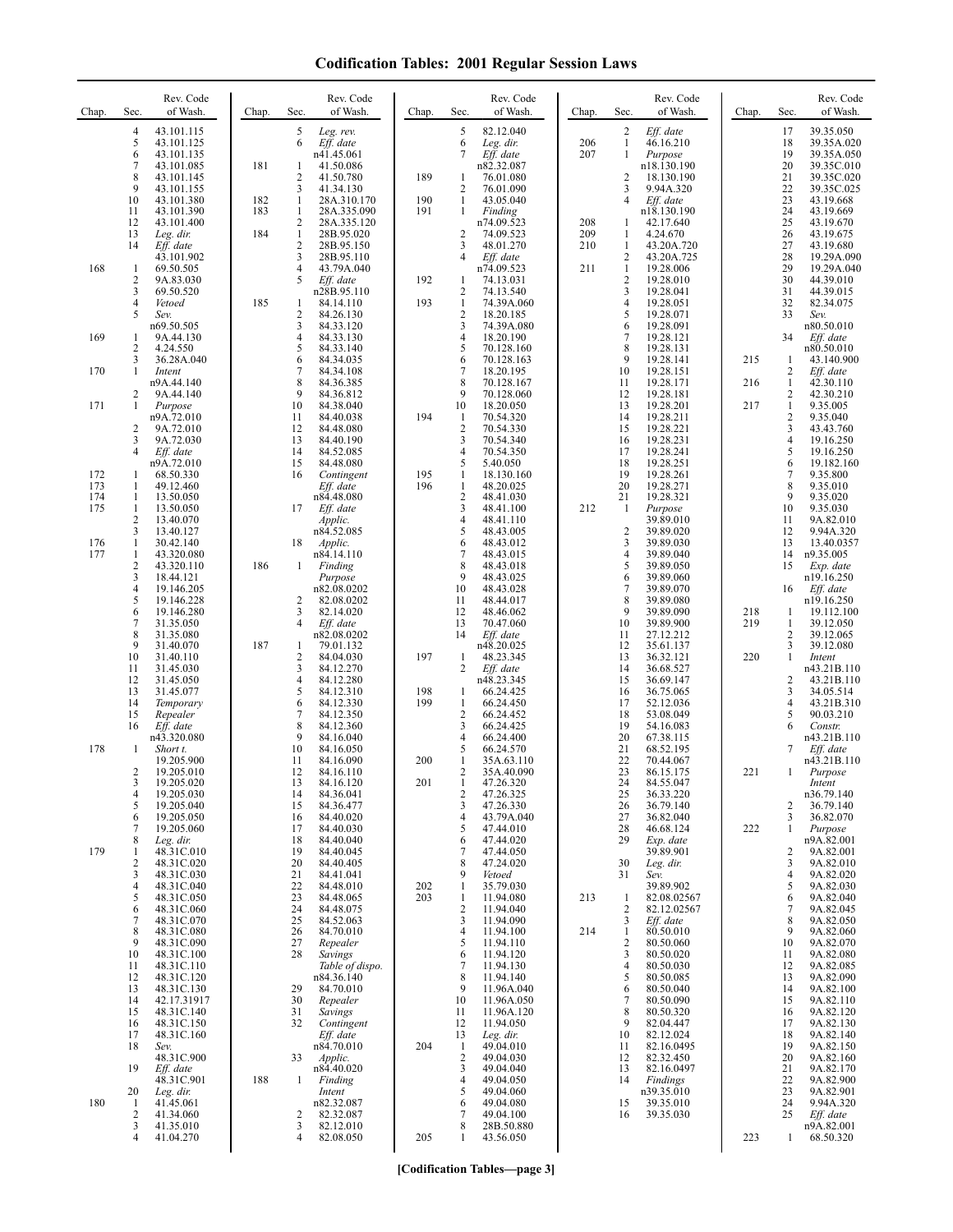| Chap.             | Sec.                            | Rev. Code<br>of Wash.                                             | Chap.             | Rev. Code<br>of Wash.<br>Sec.                                                                                                 | Chap.      | Sec.                                       | Rev. Code<br>of Wash.                                              | Chap.      | Sec.                                   | Rev. Code<br>of Wash.                                          | Chap.             | Sec.                                   | Rev. Code<br>of Wash.                                               |
|-------------------|---------------------------------|-------------------------------------------------------------------|-------------------|-------------------------------------------------------------------------------------------------------------------------------|------------|--------------------------------------------|--------------------------------------------------------------------|------------|----------------------------------------|----------------------------------------------------------------|-------------------|----------------------------------------|---------------------------------------------------------------------|
| 224               | 1<br>2<br>3                     | Purpose<br>n9A.68.060<br>9A.68.060<br>9.94A.320                   |                   | 90.80.120<br>15<br>90.80.065<br>16<br>17<br>90.80.130<br>18<br>90.80.135                                                      |            | 9<br>10<br>11<br>12                        | 84.33.250<br>84.33.260<br>84.33.270<br>84.34.020                   |            | 25<br>26<br>27<br>28                   | 77.15.094<br>77.15.096<br>77.15.110<br>77.15.150               | 263<br>264        | 1<br>$\mathbf{1}$<br>$\mathbf{2}$<br>3 | 28A.410.010<br>9A.76.110<br>9A.76.120<br>9A.76.170                  |
| 225               | 4<br>5<br>1<br>$\overline{c}$   | Repealer<br>Eff. date<br>n9A.68.060<br>29.01.136<br>29.62.090     |                   | 19<br>90.80.057<br>20<br>90.80.140<br>21<br>90.80.150<br>22<br>Intent<br>n90.66.065                                           | 250        | 13<br>14<br>15<br>16<br>$\mathbf{1}$       | 84.34.065<br>84.34.108<br>Leg. rev.<br>Repealer<br>79.01.084       |            | 29<br>30<br>31<br>32<br>33             | 77.15.180<br>77.15.210<br>77.15.245<br>77.15.250<br>77.15.260  |                   | 4<br>5<br>6<br>7<br>8                  | 9A.76.010<br>9.94A.360<br>10.88.415<br>Repealer                     |
|                   | 3<br>4<br>5<br>6                | 29.64.010<br>29.64.015<br>29.64.020<br>29.64.030                  |                   | 23<br>90.66.065<br>24<br>90.66.040<br>25<br>90.66.060<br>26<br>82.16.0431                                                     |            | $\overline{2}$<br>3<br>$\overline{4}$<br>5 | 79.01.116<br>79.01.124<br>79.01.132<br>79.01.160                   |            | 34<br>35<br>36<br>37                   | 77.15.270<br>77.15.290<br>77.15.330<br>77.15.340               |                   | 9                                      | Savings<br>Table of dispo.<br>n72.65.070<br>Eff. date<br>n9A.76.110 |
|                   | 7<br>8<br>9                     | 29.64.035<br>29.64.040<br>29.64.051                               |                   | 27<br>90.14.140<br>28<br>90.38.020<br>29<br>90.38.040                                                                         |            | 6<br>7<br>8                                | 79.01.184<br>79.01.188<br>79.01.204                                |            | 38<br>39<br>40                         | 77.15.370<br>77.15.380<br>77.15.390                            | 265<br>266        | 1<br>2<br>$\mathbf{1}$                 | 74.13.013<br>74.13.017<br>28A.400.240                               |
| 226               | 10<br>11<br>1                   | 29.64.060<br>29.64.080<br>Findings<br>Purpose                     |                   | 30<br>90.42.040<br>31<br>90.42.080<br>32<br>90.80.901<br>33<br>Sev.                                                           |            | 9<br>10<br>11<br>12                        | 79.01.232<br>79.01.082<br>79.01.240<br>79.01.340                   |            | 41<br>42<br>43<br>44                   | 77.15.400<br>77.15.480<br>77.15.510<br>77.15.550               | 267               | 2<br>$\mathbf{1}$<br>$\overline{c}$    | 28A.400.350<br>80.04.130<br>Eff. date<br>n80.04.130                 |
|                   | $\overline{c}$<br>3<br>4        | n47.20.780<br>47.20.780<br>47.20.785                              | 238               | n90.82.040<br>34<br>Eff. date<br>n90.82.040<br>$\mathbf{1}$                                                                   |            | 13<br>14<br>15<br>16                       | 79.01.392<br>79.01.795<br>79.64.030<br>79.64.040                   |            | 45<br>46<br>47<br>48                   | 77.15.600<br>77.15.700<br>77.15.730                            | 268<br>269        | 1<br>2<br>$\mathbf{1}$<br>2            | 73.04.150<br>Temporary<br>74.09.700                                 |
|                   | 5<br>6<br>7<br>8                | 47.60.810<br>47.60.812<br>47.60.814<br>47.60.816<br>47.60.818     |                   | Intent<br>Finding<br>n80.24.060<br>2<br>80.24.060<br>3<br>81.24.090                                                           | 251        | 17<br>18<br>$\mathbf{1}$<br>$\overline{2}$ | 79.64.050<br>79.01.238<br>18.225.010<br>18.225.020                 |            | 49<br>50<br>51<br>52                   | 77.55.320<br>77.32.010<br>77.32.014<br>77.32.250<br>77.32.535  | 270               | $\mathbf{1}$<br>2<br>3<br>4            | 74.39.041<br>82.36.010<br>82.36.020<br>82.36.026<br>82.38.020       |
| 227               | 9<br>10<br>1                    | 47.60.820<br>47.60.822<br>Findings<br>Intent                      |                   | $\overline{4}$<br>81.88.150<br>5<br>19.122.055<br>6<br>81.88.010<br>7<br>81.88.050                                            |            | 3<br>4<br>5<br>6                           | 18.225.030<br>18.225.040<br>18.225.050<br>18.225.060               |            | 53<br>54<br>55<br>56                   | 77.44.070<br>77.55.280<br>77.55.290<br>77.65.490               |                   | 5<br>6<br>7<br>8                       | 82.36.060<br>82.38.030<br>82.38.035<br>82.38.110                    |
|                   | 2<br>3<br>4                     | n43.41.270<br>43.41.270<br>89.08.520<br>90.64.160                 |                   | 8<br>80.01.080<br>9<br>81.88.060<br>10<br>81.88.090<br>11<br>81.88.140                                                        |            | 7<br>8<br>9<br>10                          | 18.225.070<br>18.225.080<br>18.225.090<br>18.225.100               |            | 57<br>58<br>59<br>60                   | 77.70.010<br>77.70.150<br>77.70.190<br>79A.60.100              | 271               | $\mathbf{1}$<br>2<br>3<br>4            | 24.06.005<br>24.06.025<br>24.06.030<br>24.06.035                    |
|                   | 5<br>6<br>7<br>8<br>9           | 70.105D.100<br>70.146.090<br>79.24.580<br>79A.15.065<br>77.85.135 | 239<br>240        | 12<br>Repealer<br>Eff. date<br>13<br>n80.24.060<br>90.03.290<br>1<br>-1<br>90.14.140                                          |            | 11<br>12<br>13<br>14<br>15                 | 18.225.110<br>18.225.120<br>18.225.130<br>18.225.140<br>18.225.150 | 254<br>255 | 61<br>62<br>1<br>$\overline{2}$<br>1   | Leg. rev.<br>Repealer<br>71.12.455<br>71.12.460<br>74.14A.050  |                   | 5<br>6<br>7<br>8<br>9                  | 24.06.100<br>24.06.110<br>24.06.115<br>24.06.150<br>24.06.153       |
| 228               | 10<br>11<br>1<br>$\overline{c}$ | 43.155.075<br>77.04.170<br>77.70.400<br>Temporary                 | 241               | 2<br>Eff. date<br>n90.14.140<br>1<br>29.36.210<br>$\overline{c}$<br>29.36.220                                                 |            | 16<br>17<br>18<br>19                       | 18.225.160<br>18.19.010<br>18.19.020<br>18.19.030                  | 256<br>257 | 1<br>$\overline{c}$<br>1               | Finding<br>n13.34.025<br>13.34.025<br>Findings                 |                   | 10<br>11<br>12<br>13                   | 24.06.185<br>24.06.190<br>24.06.195<br>24.06.245                    |
| 229<br>230<br>231 | 1<br>1<br>2<br>$\mathbf{1}$     | 90.82.060<br>74.15.020<br>74.15.280<br>51.28.010                  |                   | 3<br>29.36.230<br>$\overline{4}$<br>29.36.240<br>5<br>29.36.250<br>6<br>29.36.260                                             |            | 20<br>21<br>22<br>23                       | 18.19.040<br>18.19.050<br>18.19.060<br>18.19.080                   | 258        | 2<br>1                                 | Intent<br>n43.70.660<br>43.70.660<br>82.04.422                 | 272               | 14<br>15<br>1<br>$\overline{c}$        | 24.06.250<br>24.06.255<br>46.70.005<br>46.70.011                    |
| 232               | $\overline{c}$<br>3<br>4<br>1   | 51.28.020<br>Temporary<br>Eff. date<br>n51.28.010<br>41.14.060    |                   | 7<br>29.36.280<br>8<br>29.36.290<br>9<br>29.36.300<br>10<br>29.36.310<br>11<br>29.36.320                                      |            | 24<br>25<br>26<br>27<br>28                 | 18.19.180<br>18.19.190<br>18.120.020<br>18.130.040<br>9A.44.010    | 259        | 2<br>3<br>1<br>$\overline{\mathbf{c}}$ | 82.04.520<br>Eff. date<br>n82.04.422<br>44.04.260<br>44.28.055 |                   | 3<br>4<br>5<br>6<br>7                  | 46.70.041<br>46.70.051<br>46.70.090<br>46.70.101<br>46.70.120       |
| 233<br>234        | 1<br>2                          | Finding<br>n74.34.068<br>74.34.068<br>77.70.430                   |                   | 12<br>29.36.330<br>13<br>29.36.350<br>14<br>29.36.370<br>15<br>29.38.010                                                      |            | 29<br>30<br>31<br>32                       | 18.100.050<br>18.205.090<br>25.05.510<br>25.15.045                 |            | 3<br>$\overline{4}$<br>5<br>6          | 44.28.060<br>44.28.065<br>44.40.013<br>44.40.015               |                   | 8<br>9<br>10<br>11                     | 46.70.122<br>46.70.130<br>46.70.180<br>46.70.900                    |
| 235               | 2<br>3<br>1                     | 77.70.440<br>Eff. date<br>n77.70.430                              |                   | 16<br>29.38.020<br>29.38.030<br>17<br>18<br>29.38.040<br>19<br>29.38.050                                                      |            | 33<br>34<br>35                             | 48.43.087<br>70.02.180<br>Sev.<br>18.225.900                       |            | $\tau$<br>8<br>9<br>10                 | 44.40.040<br>44.40.090<br>44.40.100<br>44.44.015               |                   | 12<br>13<br>14                         | 46.70.079<br>46.70.070<br>Eff. date                                 |
|                   | 2<br>3                          | Intent<br>Finding<br>43.06.450<br>43.06.455<br>43.06.460          |                   | 20<br>29.38.060<br>21<br>29.38.070<br>22<br>29.04.055<br>23<br>Vetoed                                                         | 252<br>253 | 36<br>37<br>-1<br>$\mathbf{1}$             | Leg. dir.<br>Repealer<br>28B.35.215<br>4.24.350                    |            | 11<br>12<br>13<br>14                   | 44.44.030<br>44.48.045<br>44.48.050<br>44.48.090               | 273               | 1<br>2<br>3<br>4                       | n46.70.079<br>77.60.150<br>77.60.160<br>90.71.100<br>79.96.110      |
|                   | 4<br>5<br>6<br>7                | 82.08.0316<br>82.12.0316<br>82.24.295<br>Repealer                 | 242               | 24<br>Repealer<br>25<br>Leg. rev.<br>26<br>29.36.900<br>70.96A.400<br>-1                                                      |            | $\sqrt{2}$<br>3<br>4<br>5                  | 43.70.185<br>46.09.200<br>46.10.200<br>69.30.010                   |            | 15<br>16<br>17<br>18                   | 44.48.120<br>44.68.035<br>44.68.040<br>44.68.050               |                   | 5<br>6<br>7                            | 43.84.092<br>43.84.092<br>Exp. date<br>n43.84.092                   |
| 236<br>237        | 8<br>9<br>1<br>1                | 82.24.510<br>Eff. date<br>9.46.36001<br>Finding<br>Intent         | 243<br>244        | $\overline{2}$<br>70.96A.410<br>3<br>70.96A.420<br>77.32.380<br>1<br>$\mathbf{1}$<br>77.65.160<br>$\overline{c}$<br>77.65.030 |            | 6<br>7<br>8<br>9<br>10                     | 69.30.110<br>69.30.140<br>70.93.050<br>76.04.045<br>77.08.010      | 260        | 1<br>2<br>3                            | Findings<br>Intent<br>n10.14.020<br>10.14.020<br>10.14.040     | 274               | 8<br>1<br>2<br>3                       | Eff. date<br>n43.84.092<br>77.36.005<br>77.36.010<br>77.36.080      |
|                   | 2<br>3<br>4                     | n90.82.040<br>90.82.040<br>90.82.085<br>90.82.130                 | 245<br>246<br>247 | 3<br>77.65.070<br>1<br>79A.25.810<br>1<br>67.08.100<br>1<br>46.20.720                                                         |            | 11<br>12<br>13<br>14                       | 77.12.039<br>77.12.043<br>77.12.045<br>77.12.047                   | 261        | 4<br>5<br>6<br>1                       | 10.14.120<br>10.14.170<br>7.21.030<br>41.26.470                |                   | 4<br>5<br>6                            | 43.131.400<br>Exp. date<br>n77.36.010<br>Eff. date                  |
|                   | 5<br>6<br>7<br>8                | 90.03.380<br>90.80.005<br>90.80.010<br>90.80.035                  | 248<br>249        | 69.50.308<br>1<br>$\overline{2}$<br>Repealer<br>$\mathbf{1}$<br>84.33.035<br>$\overline{2}$<br>84.33.130                      |            | 15<br>16<br>17<br>18                       | 77.12.170<br>77.12.177<br>77.12.204<br>77.12.264                   |            | 2<br>3<br>$\overline{4}$               | 41.26.470<br>Temporary<br>Exp. date<br>n41.26.470              | 275               | $1 - 3$<br>$\overline{4}$<br>5         | n77.36.010<br>Temporary<br>Exp. date<br>Eff. date                   |
|                   | 9<br>10<br>11<br>12<br>13       | 90.80.055<br>90.80.050<br>90.80.070<br>90.80.080<br>90.80.090     |                   | 3<br>84.33.140<br>$\overline{4}$<br>84.33.145<br>5<br>84.33.170<br>6<br>84.33.210<br>7<br>84.33.220                           |            | 19<br>20<br>21<br>22<br>23                 | 77.12.320<br>77.12.325<br>77.55.310<br>77.12.455<br>77.15.080      | 262        | 5<br>1<br>2<br>3                       | Eff. date<br>n41.26.470<br>46.44.090<br>46.44.091<br>46.44.190 | 276<br>277<br>278 | 1<br>2<br>1<br>1                       | 43.24.084<br>Eff. date<br>n43.24.084<br>79.90.105<br>42.17.310      |
|                   | 14                              | 90.80.100                                                         |                   | 8<br>84.33.230                                                                                                                |            | 24                                         | 77.15.090                                                          |            | 4                                      | Repealer                                                       | 279               | $\mathbf{1}$                           | 76.04.167                                                           |